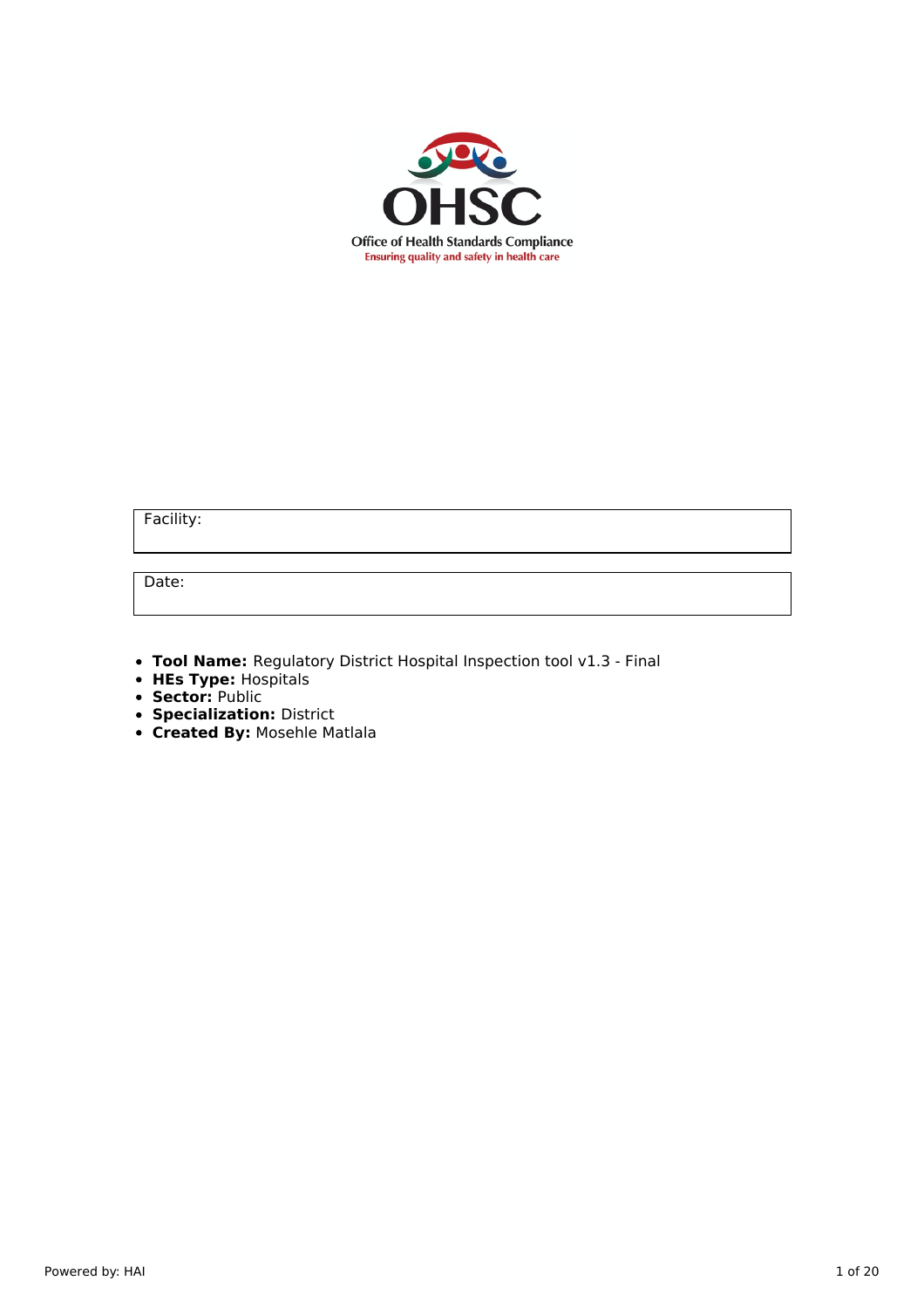# **18 Physiotherapy Services**

# **Domain 18.1 USER RIGHTS**

# **Sub Domain 18.1.1 4** User information

**Standard 18.1.1.1 4(1)** The health establishment must ensure that users are provided with adequate information about the health care services available at the health establishment and information about accessing those services.

# **Criterion 18.1.1.1.1 4(2)(a)(ii) The health establishment must provide users with information relating to service opening and closing times.**

**18.1.1.1.1.1** Legible signage at the entrance to the physiotherapy unit indicates the days and times when services are offered.

# **Assessment type:** Observation - **Risk rating:** Essential measure

The service opening and closing times must be displayed at the entrance of the unit. The information must be legible. Not applicable: Where the health establishment does not have an on-site physiotherapy unit.

| Score   Comment |
|-----------------|
|                 |
|                 |

# **Criterion 18.1.1.1.2 4(2)(a)(iv) The health establishment must provide users with information relating to the complaints, compliments and suggestions management system.**

18.1.1.1.2.1 A complaints toolkit is available.

# **Assessment type:** Observation - **Risk rating:** Essential measure

Verify whether the complaint forms, box and poster are available at the physiotherapy unit. Score 1 if compliant and 0 if not compliant.

| <b>Score</b> | <b>Comment</b> |
|--------------|----------------|
|              |                |
|              |                |

| <b>Aspects</b>                                                                                                                                                                    | Score | Comment |
|-----------------------------------------------------------------------------------------------------------------------------------------------------------------------------------|-------|---------|
| 1. Lockable complaints box is visibly placed in the unit.                                                                                                                         |       |         |
| 2. Complaints box is fixed to wall or a flat surface.                                                                                                                             |       |         |
| 3. Official complaint forms in at least two commonly spoken<br>official languages are available next to box or there is an<br>indication on the poster where to obtain the forms. |       |         |
| 4. Standardised poster describing process to follow to lodge<br>a complaint is visibly displayed.                                                                                 |       |         |
| 5. Poster on complaints is available in at least two of the<br>official languages commonly spoken in the area.                                                                    |       |         |

# **Domain 18.2 CLINICAL GOVERNANCE AND CLINICAL CARE**

**Sub Domain 18.2.1 6** User health records and management

**Standard 18.2.1.1 6(1)** The health establishment must ensure that health records of health care users are protected, managed and kept confidential in line with section 14, 15 and 17 of the Act.

**Criterion 18.2.1.1.1 6(2)(b) The health establishment must ensure confidentiality of health records.**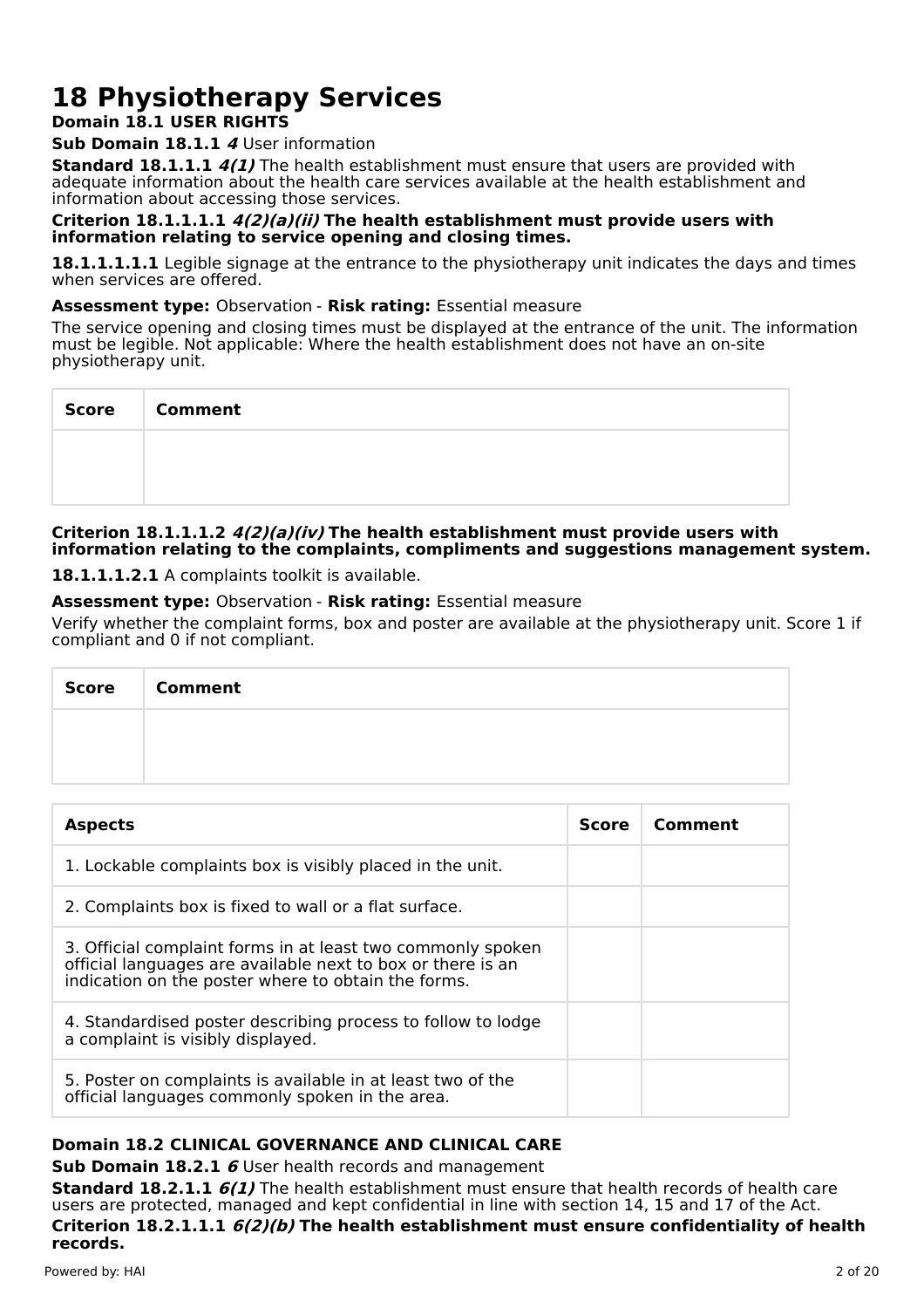# **18.2.1.1.1.1** Confidentiality of health records is maintained.

## **Assessment type:** Observation - **Risk rating:** Essential measure

Observe how user health records are managed in the unit and determine whether unauthorised individuals would be able to access the information in the health records. This includes but not limited to the health records of users admitted to the unit, health records being used for clinical audits or other administrative purposes or health records outside the records storage area or room of the unit for any other reason. Such records should be kept in a manner that safeguards against unauthorised access to the content of the health record. User records may be placed at the foot end of the bed but must not be left open for people to be able to read them when a health care provider is not present. Not applicable: Never

| <b>Score</b> | <b>Comment</b> |
|--------------|----------------|
|              |                |
|              |                |

**Standard 18.2.1.2 6(3)** The health establishment must create and maintain a system of health records of users in accordance with the requirements of section 13 of the Act.

**Criterion 18.2.1.2.1 6(4)(b) The health establishment must record information relating to the examination and health care interventions of users.**

**18.2.1.2.1.1** Health care personnel provide education to users and their caregivers regarding how to continue therapy at home to ensure continuity of care.

**Assessment type:** Patient record audit - **Risk rating:** Essential measure

Select three user records and verify whether health education regarding continuity of care or therapy at home was provided. This relates to treatment that must be repeated at home, including, but not limited to, the use of devices, the correct performance of exercises and/or activities. Score 1 if the health education is documented and 0 if not documented.

| <b>Score</b> | <b>Comment</b> |
|--------------|----------------|
|              |                |
|              |                |

| <b>Aspects</b>          | Score | Comment |
|-------------------------|-------|---------|
| 1. User health record 1 |       |         |
| 2. User health record 2 |       |         |
| 3. User health record 3 |       |         |

#### **Sub Domain 18.2.2 7** Clinical management

**Standard 18.2.2.1 7(1)** The health establishment must establish and maintain clinical management systems, structures and procedures that give effect to national policies and guidelines.

#### **Criterion 18.2.2.1.1 7 Healthcare providers are informed on the health establishment and their specific responsibilities.**

**18.2.2.1.1.1** Health care personnel have been informed about the Standard Operating Procedures of the unit and health establishment.

#### **Assessment type:** Document - **Risk rating:** Essential measure

Documented evidence that personnel have been informed about the Standard Operating Procedures of the unit and health establishment must be available. This could include but is not limited to distribution lists which include personnel signatures to indicate they have read and understood the document (which must be dated and signed), proof of attendance at meetings where policies, guidelines ,standard operating procedures are discussed, or similar evidence for electronic distribution. Score 1 if such evidence is available and score 0 if it is not available.

|  |  | Score Comment |  |  |  |  |
|--|--|---------------|--|--|--|--|
|--|--|---------------|--|--|--|--|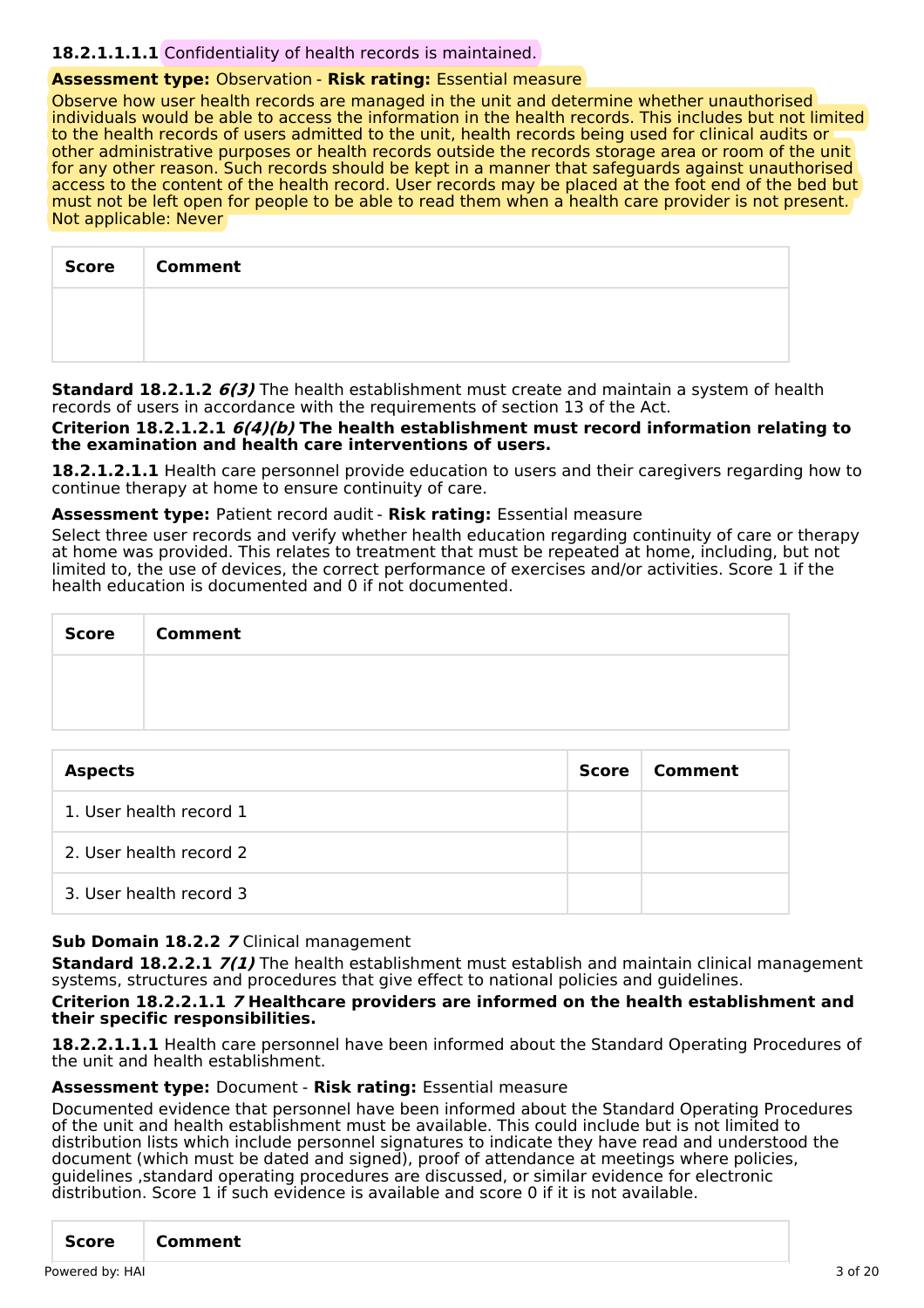| <b>Aspects</b>                            | <b>Score</b> | Comment |
|-------------------------------------------|--------------|---------|
| 1. Confidentiality of user health records |              |         |
| 2. Standard precautions                   |              |         |
| 3. Management of adverse events           |              |         |

**Standard 18.2.2.2 7(2)** (b) A health establishment must establish and maintain systems, structures and programmes to manage clinical risk.

# **Criterion 18.2.2.2.1 7 The health establishment implements process to ensure environmental cleanliness.**

**18.2.2.2.1.1** All work completed is verified by the supervisor or delegated health care personnel.

# **Assessment type:** Document - **Risk rating:** Essential measure

Daily inspections will ensure the cleanliness of the building. The person responsible for overseeing the cleaning service must inspect the building daily to confirm that cleaning has been carried out according to the schedule and that all areas attended to have been effectively cleaned. Monitoring tools (e.g. checklists/tick sheets) listing all cleaning tasks must be completed for each room or area. Not applicable: Never

| Score | <b>Comment</b> |
|-------|----------------|
|       |                |
|       |                |

**18.2.2.2.1.2** The unit is observed to be clean.

# **Assessment type:** Observation - **Risk rating:** Vital measure

Inspector to observe general cleanliness of the unit including but not limited to whether the unit is free of dirt, dust and stains. Not applicable: Never

| <b>Score</b> | <b>Comment</b> |
|--------------|----------------|
|              |                |
|              |                |

#### **Criterion 18.2.2.2.2 7 Communication systems must be available and functional to facilitate adequate user care, and safety of user and health care personnel.**

**18.2.2.2.2.1** Functional, accessible telephones are available in the physiotherapy unit.

**Assessment type:** Observation - **Risk rating:** Essential measure

Maintaining and sustaining communication is essential for user safety. Telephones must be functional and available in physiotherapy unit. Not applicable: Never

| <b>Score</b> | <b>Comment</b> |
|--------------|----------------|
|              |                |
|              |                |

#### **Criterion 18.2.2.2.3 7 The management of emergency resuscitations must be guided and monitored to improve user outcomes.**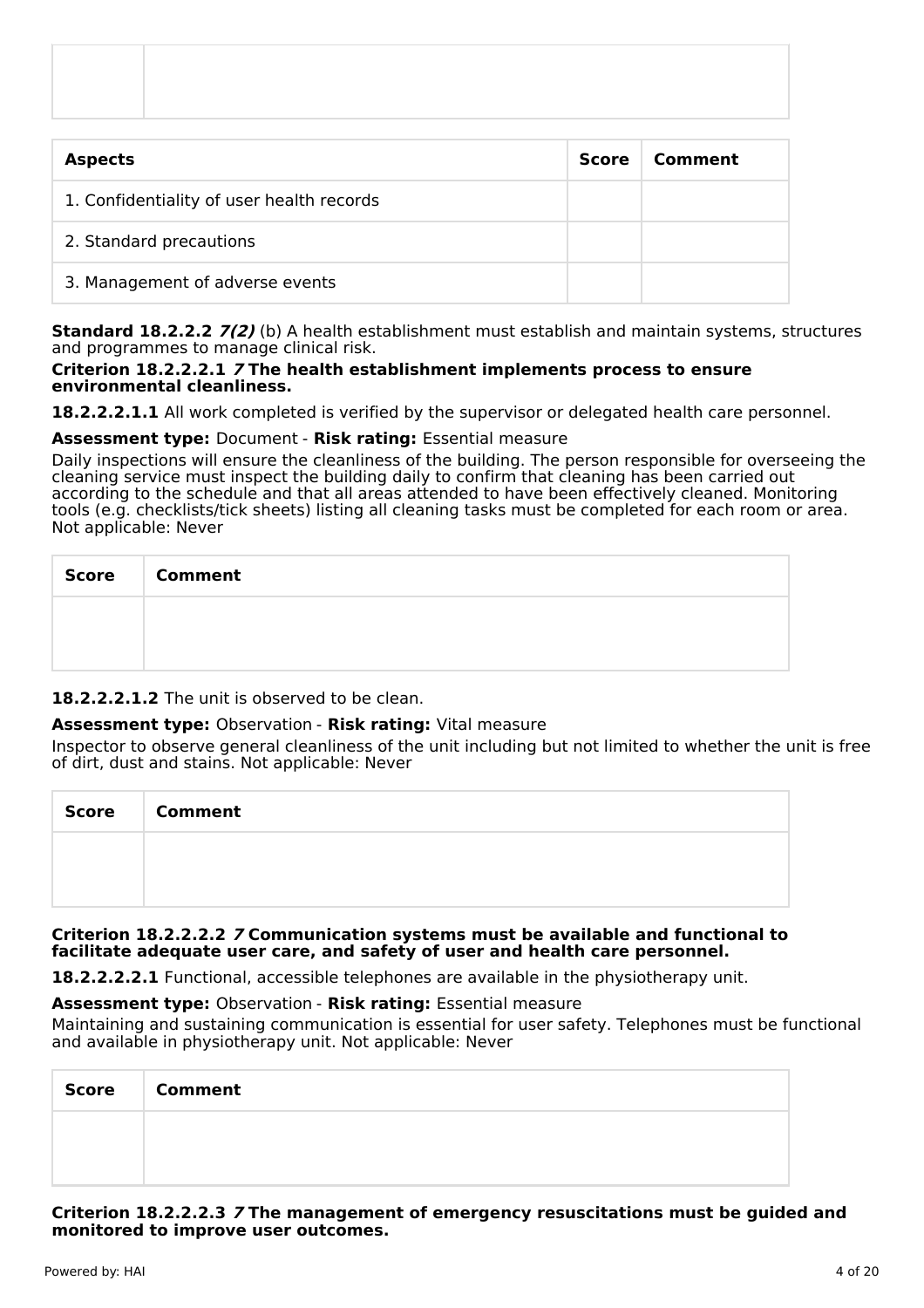**18.2.2.2.3.1** The physiotherapy unit has access to an emergency trolley within three minutes of a user requiring emergency resuscitation.

# **Assessment type:** Observation - **Risk rating:** Non negotiable measure

Where the layout of the hospital and the location of the physiotherapy unit makes this unfeasible, the unit must have an emergency trolley. Not applicable: Where there is an emergency trolley in the unit.

| <b>Score</b> | <b>Comment</b> |
|--------------|----------------|
|              |                |
|              |                |

**18.2.2.2.3.2** Emergency trolley is stocked with medicines and equipment.

## **Assessment type:** Observation - **Risk rating:** Non negotiable measure

Inspect the contents of the emergency trolley against the aspects listed below. The emergency trolley can be shared by different units in rehabilitation services if they are located in the same area. For items of equipment, score 1 if the equipment is available and functional and 0 if not available or not functional. For non-equipment items, score 1 if the aspect is compliant and 0 if not compliant. Score NA if an emergency trolley is available in a nearby unit, in which case it can be accessed within three minutes of a user requiring emergency resuscitation.

| <b>Score</b> | <b>Comment</b> |
|--------------|----------------|
|              |                |
|              |                |

| <b>Aspects</b>                                             | <b>Score</b> | Comment |
|------------------------------------------------------------|--------------|---------|
| Devices to open and protect airway                         |              |         |
| 1. Laryngoscope handle                                     |              |         |
| 2. Curved blade for laryngoscope size 2 (adult)            |              |         |
| 3. Curved blade for laryngoscope size 3 (adult)            |              |         |
| 4. Curved blade for laryngoscope size 4 (adult)            |              |         |
| 5. Straight blade for laryngoscope size 1 (paediatric)     |              |         |
| 6. Endotracheal tubes - uncuffed size 2.5mm (paediatric)   |              |         |
| 7. Endotracheal tubes - uncuffed sizes 3mm (paediatric)    |              |         |
| 8. Endotracheal tubes - uncuffed size 3.5mm (paediatric)   |              |         |
| 9. Endotracheal tubes - uncuffed sizes 4.0mm (paediatric)  |              |         |
| 10. Endotracheal tubes - uncuffed size 4.5mm (paediatric)  |              |         |
| 11. Endotracheal tubes - uncuffed sizes 5.0mm (paediatric) |              |         |
| 12. Endotracheal tubes - uncuffed sizes 5.5mm (paediatric) |              |         |
| 13. Endotracheal tubes - cuffed sizes 3.0mm (paediatric)   |              |         |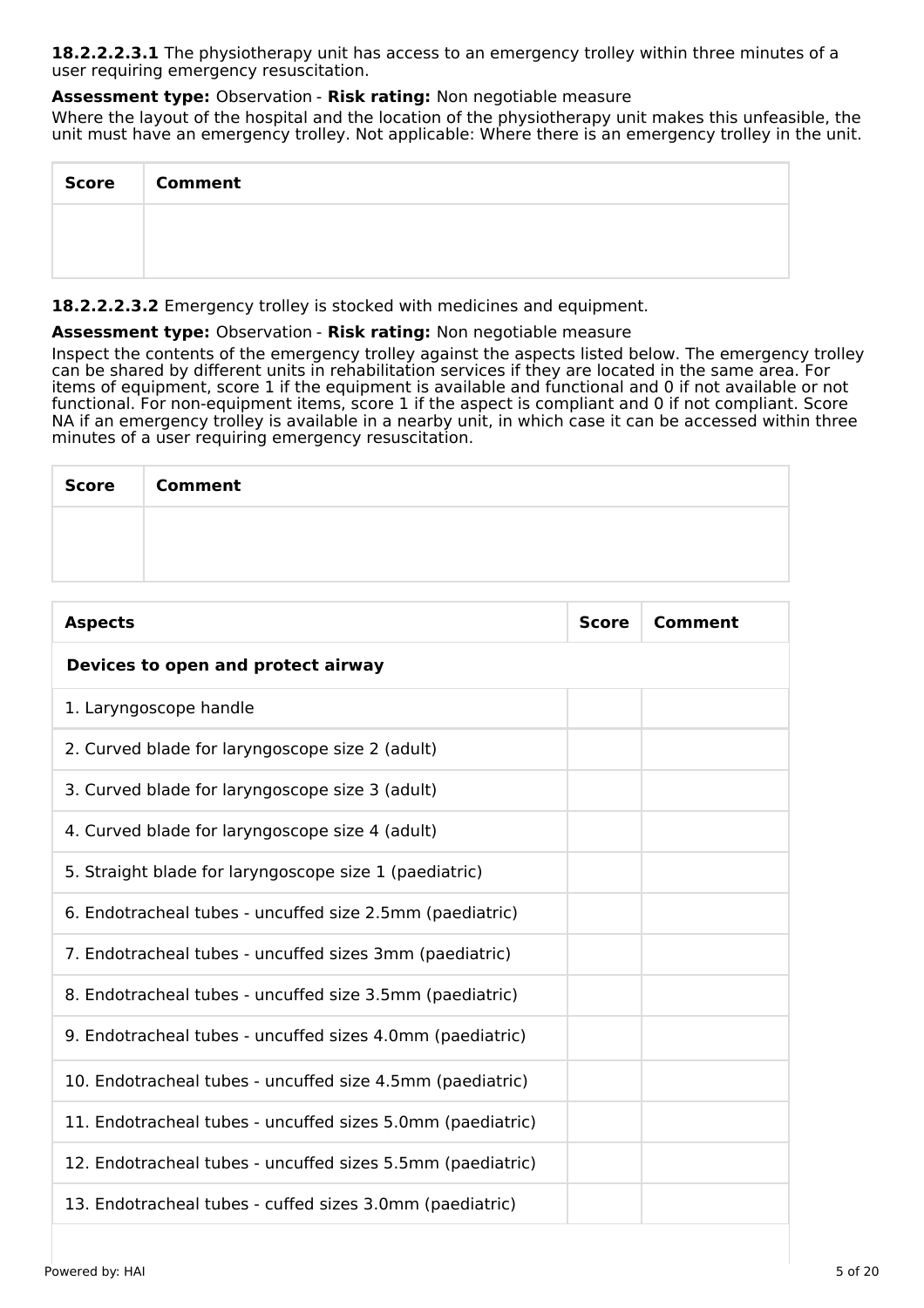| 14. Endotracheal tubes - cuffed sizes 3.5mm (paediatric) |
|----------------------------------------------------------|
| 15. Endotracheal tubes - cuffed sizes 4.0mm (paediatric) |
| 16. Endotracheal tubes - cuffed sizes 4.5mm (paediatric) |
| 17. Endotracheal tubes - cuffed sizes 5.0mm (paediatric) |
| 18. Endotracheal tubes - cuffed sizes 5.5mm (paediatric) |
| 19. Endotracheal tubes - cuffed sizes 6.0mm (paediatric) |
| 20. Endotracheal tubes - cuffed sizes 6.5mm (paediatric) |
| 21. Endotracheal tubes - cuffed sizes 7.0mm (adult)      |
| 22. Endotracheal tubes - cuffed sizes 7.5mm (adult)      |
| 23. Endotracheal tubes - cuffed sizes 8.0mm (adult)      |
| 24. Endotracheal tubes - cuffed sizes 8.5mm (adult       |
| 25. Oropharyngeal airway size 1 (small child)            |
| 26. Oropharyngeal airway size 2 (child)                  |
| 27. Oropharyngeal airway size 3 (small adult)            |
| 28. Oropharyngeal airway size 4 (medium adult)           |
| 29. Oropharyngeal airway size 5 (large adult)            |
| 30. Nasopharyngeal airway size 3                         |
| 31. Nasopharyngeal airway size 4                         |
| 32. Nasopharyngeal airway size 5                         |
| 33. Plaster or ties for endotracheal tubes               |
| 34. Xylocaine spray or Lubricating gel                   |
| <b>Equipment for difficult Intubation</b>                |
| 35. Introducer                                           |
| 36. Laryngeal mask airway size 2                         |
| 37. Laryngeal mask airway size 3                         |
| 38. Laryngeal mask airway size 4                         |
| 39. Laryngeal mask airway size 5                         |
| 40. Magill forceps (adult)                               |
| 41. Magill forceps (paediatric)                          |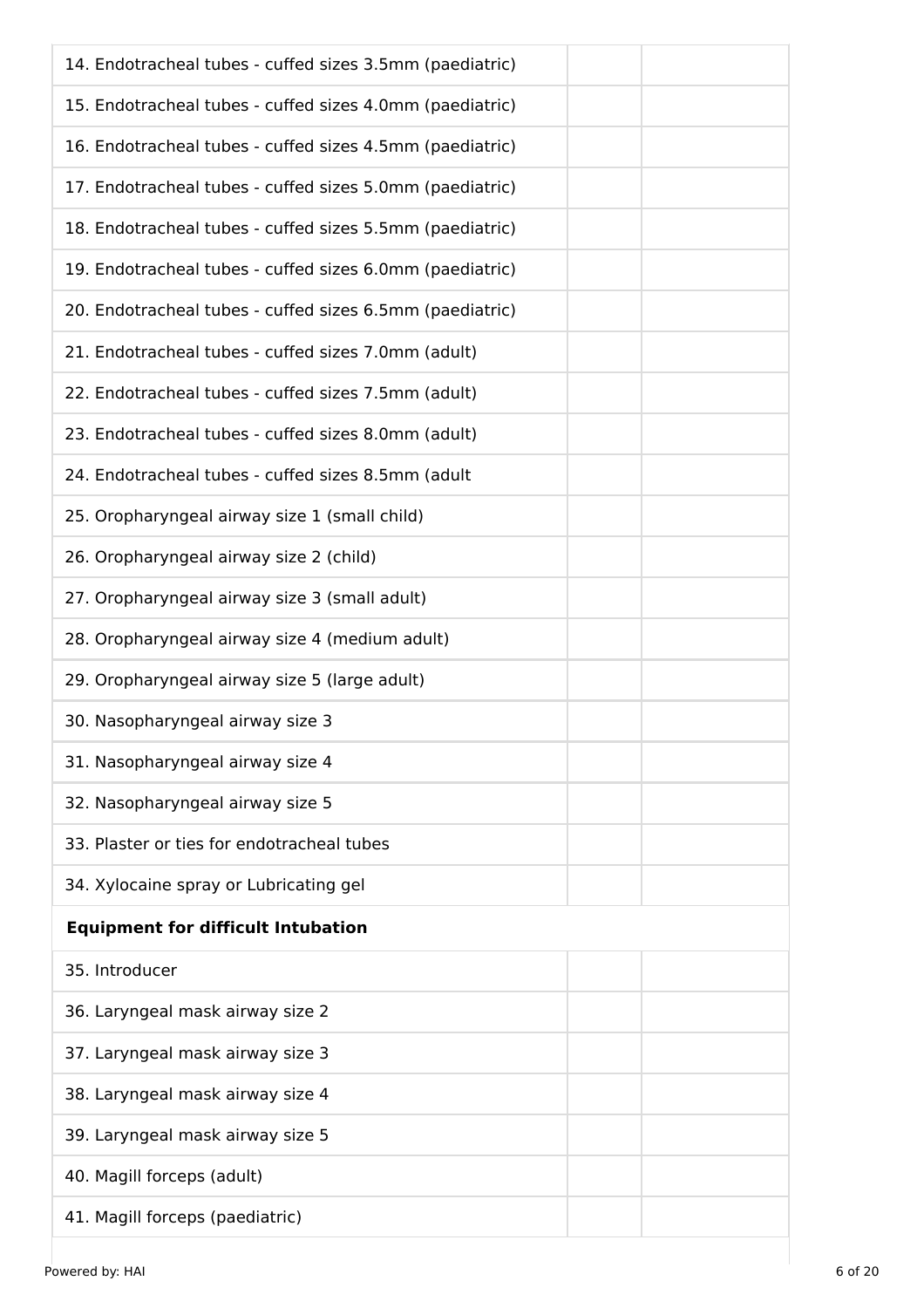| Devices to deliver oxygen/ventilate users                                                                                                                                                                                                                                             |  |  |  |
|---------------------------------------------------------------------------------------------------------------------------------------------------------------------------------------------------------------------------------------------------------------------------------------|--|--|--|
| 42. Manual resuscitator device or bag and valve mask (adult)                                                                                                                                                                                                                          |  |  |  |
| 43. Manual resuscitator device or bag and valve mask<br>(paediatric)                                                                                                                                                                                                                  |  |  |  |
| 44. Oxygen masks                                                                                                                                                                                                                                                                      |  |  |  |
| 45. Oxygen supply - ready for use (portable). Explanatory<br>note: An oxygen cylinder fitted with regulator indicating<br>cylinder pressure and adjustable flowrate must be available.<br>Oxygen levels must not be below the minimum level<br>indicated in the oxygen cylinder gauge |  |  |  |
| <b>Equipment to diagnose and treat cardiac dysrhythmias</b>                                                                                                                                                                                                                           |  |  |  |
| 46. Automated external defibrillator (AED) or defibrillator<br>with pads, paddles and electrodes                                                                                                                                                                                      |  |  |  |
| 47. Cardiac arrest board                                                                                                                                                                                                                                                              |  |  |  |
| Devices to gain intravascular access                                                                                                                                                                                                                                                  |  |  |  |
| 48. Intravenous administration sets                                                                                                                                                                                                                                                   |  |  |  |
| 49. IV Cannulae                                                                                                                                                                                                                                                                       |  |  |  |
| <b>Medicine</b>                                                                                                                                                                                                                                                                       |  |  |  |
| 50. Emergency medicines according to local protocol are<br>available and have not expired.                                                                                                                                                                                            |  |  |  |

# **18.2.2.2.3.4** The emergency trolley in the unit is checked.

# **Assessment type:** Document - **Risk rating:** Vital measure

This must be done at the beginning of each shift and after each use. Check records from the previous 30 days. Not applicable: Where the unit uses emergency trolley from another nearby unit

| Score   Comment |
|-----------------|
|                 |
|                 |

**18.2.2.2.3.4** Medical supplies and equipment for resuscitation are available.

#### **Assessment type:** Observation - **Risk rating:** Vital measure

Inspect whether medical supplies and equipment used for resuscitation is available. The items may be available in the trolley or vicinity of the trolley. Score 1 if the aspect listed is available, functional and not expired (if applicable) and score 0 if the aspect is not available, not functional or expired (if applicable). Score NA if an emergency trolley is available in a nearby unit, in which case it can be accessed within three minutes of a user requiring emergency resuscitation.

| Score | <b>Comment</b> |
|-------|----------------|
|       |                |
|       |                |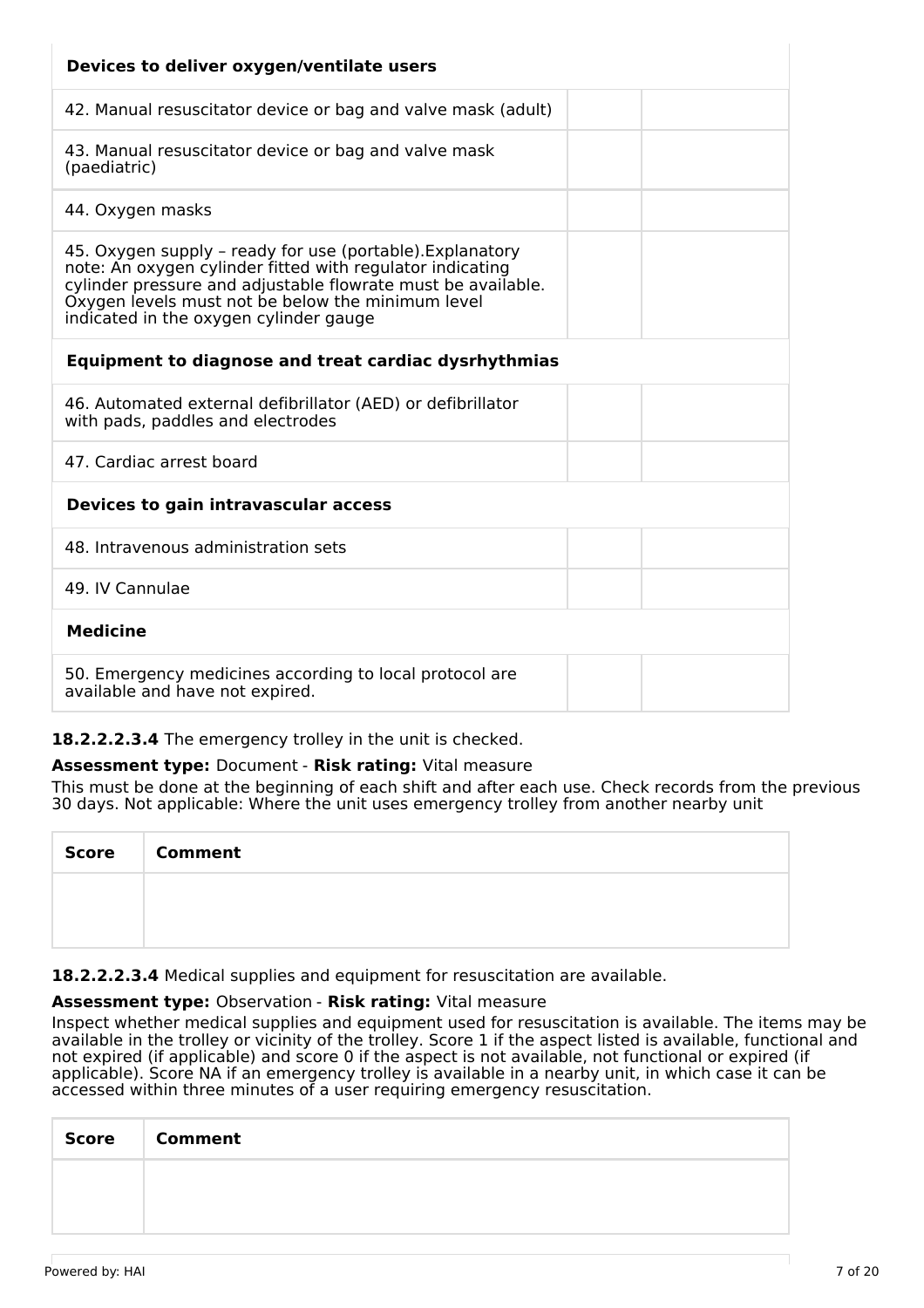| <b>Aspects</b>                                     | <b>Score</b> | Comment |
|----------------------------------------------------|--------------|---------|
| 1. Chlorhexidine solution or Alcohol swabs         |              |         |
| 2. Eye protection                                  |              |         |
| 3. Facemask                                        |              |         |
| 4. Gloves                                          |              |         |
| 5. Spare batteries for laryngoscope                |              |         |
| 6. Spare bulb(where applicable)                    |              |         |
| 7. Syringe 2ml                                     |              |         |
| 8. Syringe 5ml                                     |              |         |
| 9. Syringe 20ml                                    |              |         |
| 10. Catheter tip syringe 50ml                      |              |         |
| 11. Needles size 16 G                              |              |         |
| 12. Needles pink 18 G                              |              |         |
| 13. Needles green 21G                              |              |         |
| 14. Scissors                                       |              |         |
| 15. Tourniquet                                     |              |         |
| 16. Stethoscope                                    |              |         |
| 17. Nasogastric tubes size 5 (paediatric)          |              |         |
| 18. Nasogastric tubes size 6 (paediatric)          |              |         |
| 19. Nasogastric tubes size 8 (paediatric)          |              |         |
| 20. Nasogastric tubes size 10 (paediatric)         |              |         |
| 21. Nasogastric tubes size 12 (adult / paediatric) |              |         |
| 22. Nasogastric tubes size 14 (adult)              |              |         |
| 23. Nasogastric tubes size 16 (adult)              |              |         |
| 24. Nasogastric tubes size 18 (adult)              |              |         |
| 25. Suction catheter 8F (paediatric)               |              |         |
| 26. Suction catheter 10F (paediatric)              |              |         |
| 27. Suction catheter 12F (adult)                   |              |         |
| 28. Suction catheter 14F (adult)                   |              |         |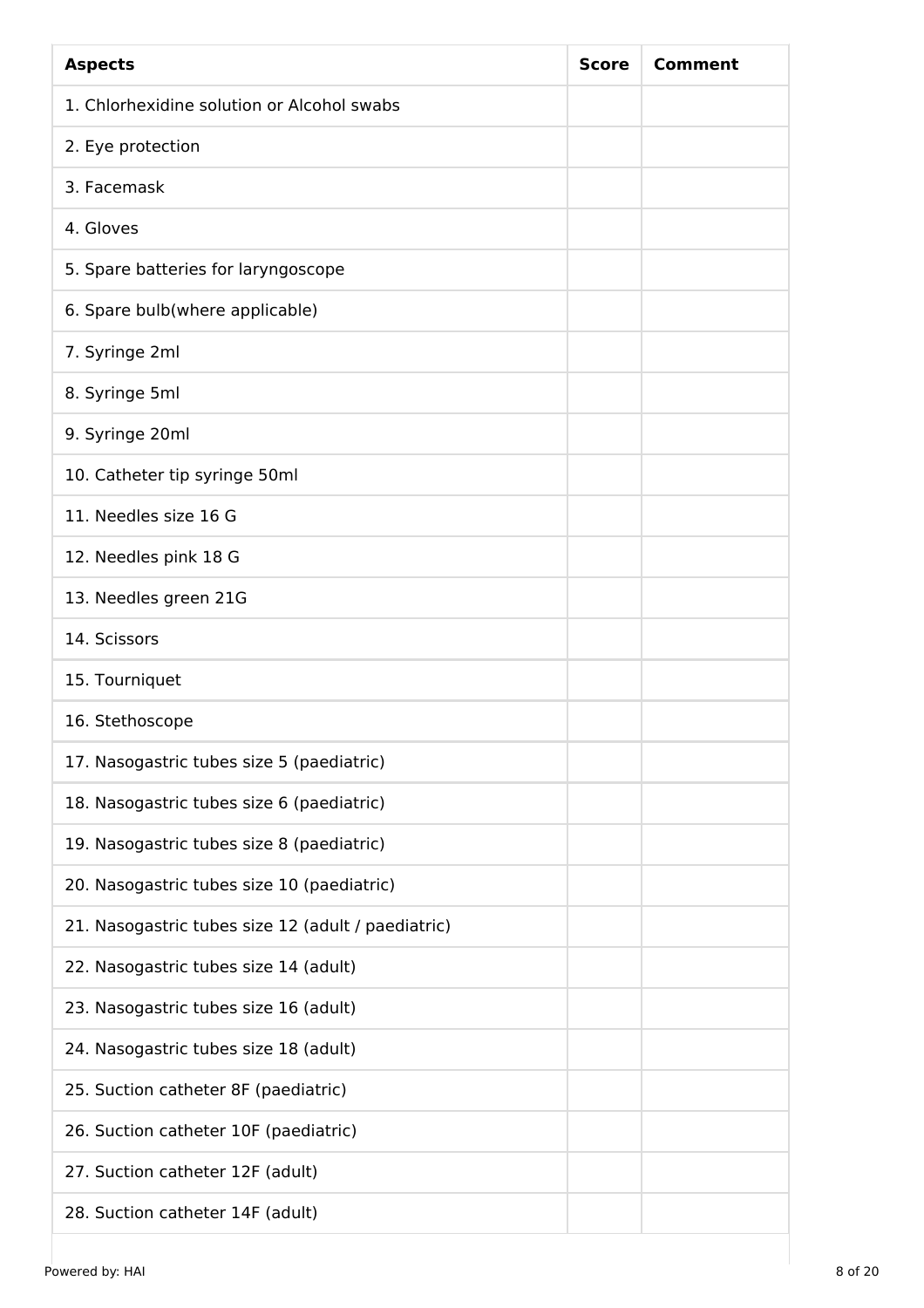| 29. Suction devices (portable) |  |
|--------------------------------|--|
| 30. Yankhauer suction          |  |
| 31. Resuscitation algorithm    |  |

#### **Criterion 18.2.2.2.4 7 Medical equipment management systems must be in place to minimise the risk of patient safety incidents related to medical equipment.**

**18.2.2.2.4.1** Health care personnel receive training in the use of physiotherapy equipment.

#### **Assessment type:** Document - **Risk rating:** Essential measure

This includes, but is not limited to, orientation records, in-service training, or training by a supplier of new equipment. Training must be provided for equipment that each physiotherapist will be required to use in the course of performing his/her duties. Not applicable: Where there was no new equipment introduced in the past 12 months.

| Score   Comment |
|-----------------|
|                 |
|                 |

#### **Sub Domain 18.2.3 8** Infection prevention and control programmes

**Standard 18.2.3.1 8(1)** The health establishment must maintain an environment, which minimises the risk of disease outbreaks, the transmission of infection to users, health care personnel and visitors.

#### **Criterion 18.2.3.1.1 8(2)(a) The health establishment must ensure that there are hand washing facilities in every service area.**

**18.2.3.1.1.1** Hand washing facilities are available in the physiotherapy unit.

#### **Assessment type:** Observation - **Risk rating:** Vital measure

Verify whether the hand washing items listed below are available. Score 1 if the item is available and 0 if not available.

| Score   Comment |
|-----------------|
|                 |
|                 |

#### Unit 1 User care area

| <b>Aspects</b>                                                                                                                                                                                                                                                                              | <b>Score</b> | Comment |
|---------------------------------------------------------------------------------------------------------------------------------------------------------------------------------------------------------------------------------------------------------------------------------------------|--------------|---------|
| 1. Hand washing basin. Explanatory note: The basin must not<br>be blocked, broken, have deep cracks causing leaking of<br>water, or have hairline cracks.                                                                                                                                   |              |         |
| 2. Poster on correct hand washing technique                                                                                                                                                                                                                                                 |              |         |
| 3. Poster on correct use of alcohol- based hand rub<br>Explanatory note: Posters must be placed at strategic places<br>and above alcohol dispensers in the health establishment as<br>stipulated in page 33 of Practical Manual for Implementation<br>of IPC Strategic framework March 2020 |              |         |
| 4. Taps. Explanatory note: Taps must be elbow-operated in<br>user care areas, but not in toilets                                                                                                                                                                                            |              |         |
| 5. Running water                                                                                                                                                                                                                                                                            |              |         |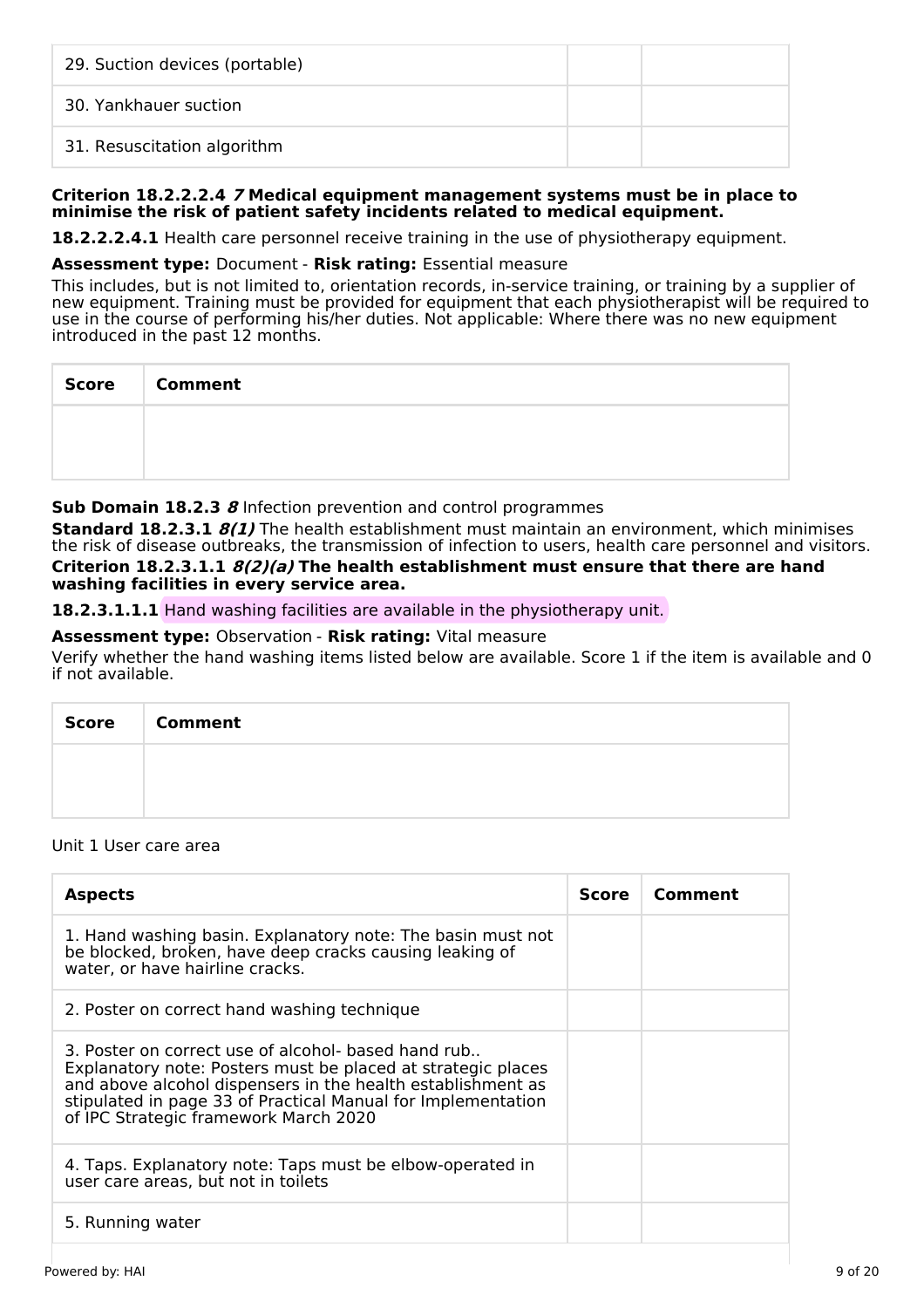| 6. Plain liquid soap                                                                                                              |  |
|-----------------------------------------------------------------------------------------------------------------------------------|--|
| 7. Wall mounted soap dispenser                                                                                                    |  |
| 8. Paper towels                                                                                                                   |  |
| 9. Paper towel dispenser                                                                                                          |  |
| 10. Bin                                                                                                                           |  |
| 11. Alcohol based hand rub. Explanatory note: Item does not<br>necessarily have to be in the hand washing basin/facility<br>area. |  |

# Unit 2 Personnel toilet

| <b>Aspects</b>                                                                                                                                                                                                                                                                               | <b>Score</b> | Comment |
|----------------------------------------------------------------------------------------------------------------------------------------------------------------------------------------------------------------------------------------------------------------------------------------------|--------------|---------|
| 1. Hand washing basin. Explanatory note: The basin must not<br>be blocked, broken, have deep cracks causing leaking of<br>water, or have hairline cracks.                                                                                                                                    |              |         |
| 2. Poster on correct hand washing technique                                                                                                                                                                                                                                                  |              |         |
| 3. Poster on correct use of alcohol- based hand rub.<br>Explanatory note: Posters must be placed at strategic places<br>and above alcohol dispensers in the health establishment as<br>stipulated in page 33 of Practical Manual for Implementation<br>of IPC Strategic framework March 2020 |              |         |
| 4. Taps. Explanatory note: Taps must be elbow-operated in<br>user care areas, but not in toilets                                                                                                                                                                                             |              |         |
| 5. Running water                                                                                                                                                                                                                                                                             |              |         |
| 6. Plain liquid soap                                                                                                                                                                                                                                                                         |              |         |
| 7. Wall mounted soap dispenser                                                                                                                                                                                                                                                               |              |         |
| 8. Paper towels                                                                                                                                                                                                                                                                              |              |         |
| 9. Paper towel dispenser                                                                                                                                                                                                                                                                     |              |         |
| 10. Bin                                                                                                                                                                                                                                                                                      |              |         |
| 11. Alcohol based hand rub. Explanatory note: Item does not<br>necessarily have to be in the hand washing basin/facility<br>area.                                                                                                                                                            |              |         |

# Unit 3 User toilet

| <b>Aspects</b>                                                                                                                                            | <b>Score</b> | Comment |
|-----------------------------------------------------------------------------------------------------------------------------------------------------------|--------------|---------|
| 1. Hand washing basin. Explanatory note: The basin must not<br>be blocked, broken, have deep cracks causing leaking of<br>water, or have hairline cracks. |              |         |
| 2. Poster on correct hand washing technique                                                                                                               |              |         |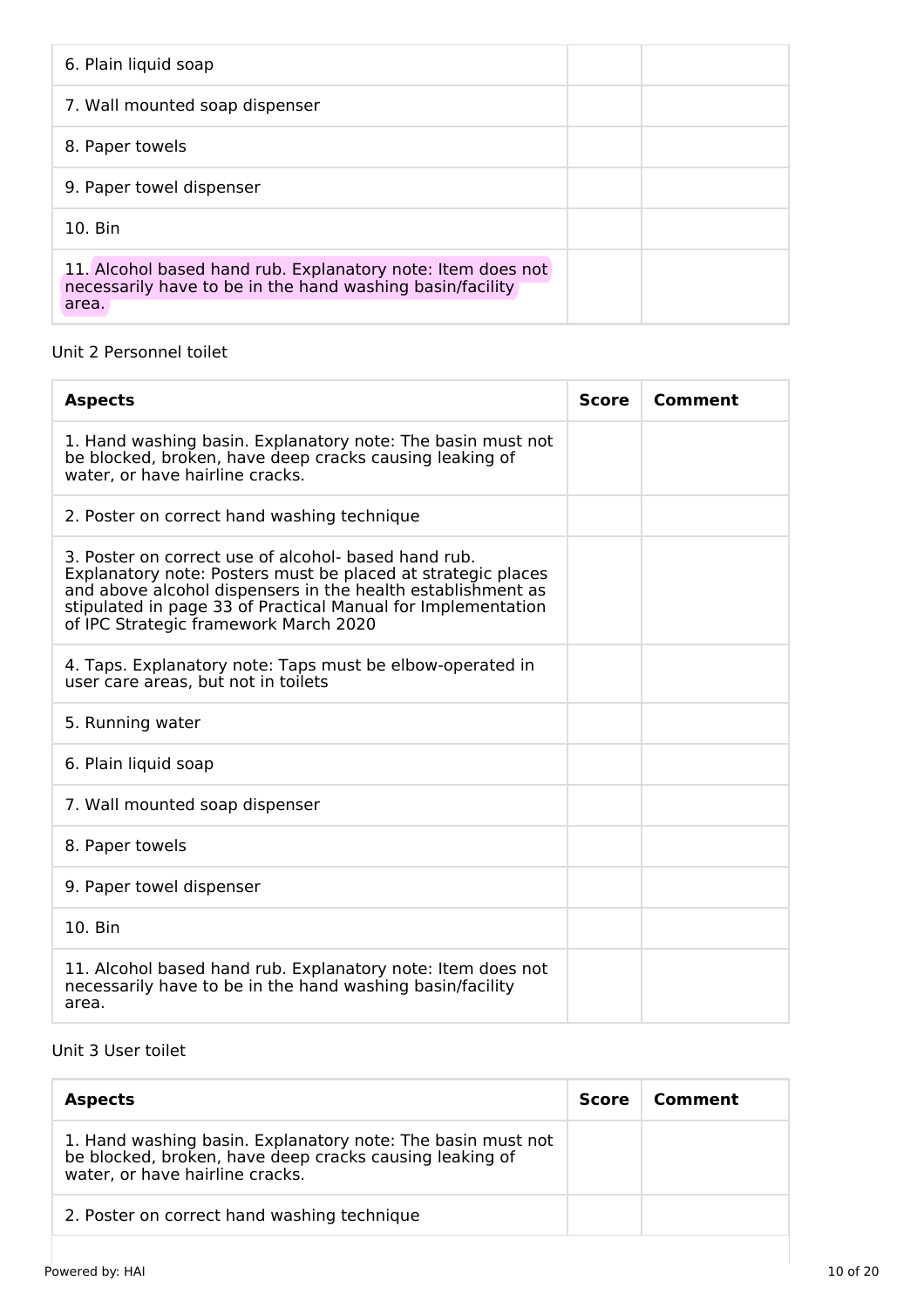| 3. Poster on correct use of alcohol- based hand rub.<br>Explanatory note: Posters must be placed at strategic places<br>and above alcohol dispensers in the health establishment as<br>stipulated in page 33 of Practical Manual for Implementation<br>of IPC Strategic framework March 2020 |  |
|----------------------------------------------------------------------------------------------------------------------------------------------------------------------------------------------------------------------------------------------------------------------------------------------|--|
| 4. Taps. Explanatory note: Taps must be elbow-operated in<br>user care areas, but not in toilets                                                                                                                                                                                             |  |
| 5. Running water                                                                                                                                                                                                                                                                             |  |
| 6. Plain liquid soap                                                                                                                                                                                                                                                                         |  |
| 7. Wall mounted soap dispenser                                                                                                                                                                                                                                                               |  |
| 8. Paper towels                                                                                                                                                                                                                                                                              |  |
| 9. Paper towel dispenser                                                                                                                                                                                                                                                                     |  |
| $10.$ Bin                                                                                                                                                                                                                                                                                    |  |
| 11. Alcohol based hand rub. Explanatory note: Item does not<br>necessarily have to be in the hand washing basin/facility<br>area.                                                                                                                                                            |  |

#### **Criterion 18.2.3.1.2 8(2)(c) The health establishment must ensure there is clean linen to meet the needs of users.**

**18.2.3.1.2.1** Linen rooms or storage cupboards are adequately stocked and well organised.

## **Assessment type:** Observation - **Risk rating:** Essential measure

Inspect the area where linen is stored to determine whether the aspects listed below are compliant. Score 1 if the aspect is compliant and 0 if not compliant. Score 0 if the physiotherapy unit does not have a designated area with a door that can be kept closed.

| Score | <b>Comment</b> |
|-------|----------------|
|       |                |
|       |                |

| <b>Aspects</b>                           | <b>Score</b> | Comment |
|------------------------------------------|--------------|---------|
| 1. Designated area for storage of linen. |              |         |
| 2. Area is locked.                       |              |         |
| 3. Linen is stored on shelves.           |              |         |
| 4. Area is well organised.               |              |         |
| 5. Clean linen is available.             |              |         |

#### **Criterion 18.2.3.1.3 8(2)(d) The health establishment must ensure that health care personnel are protected from acquiring infections through the use of personal protective equipment and prophylactic immunisations.**

**18.2.3.1.3.1** Personal protective equipment is worn.

#### **Assessment type:** Observation - **Risk rating:** Vital measure

Using the checklist below, verify whether protective clothing and equipment are worn. Score 1 if the items are worn and 0 if not worn. Score NA where, at the time of the inspection, health care personnel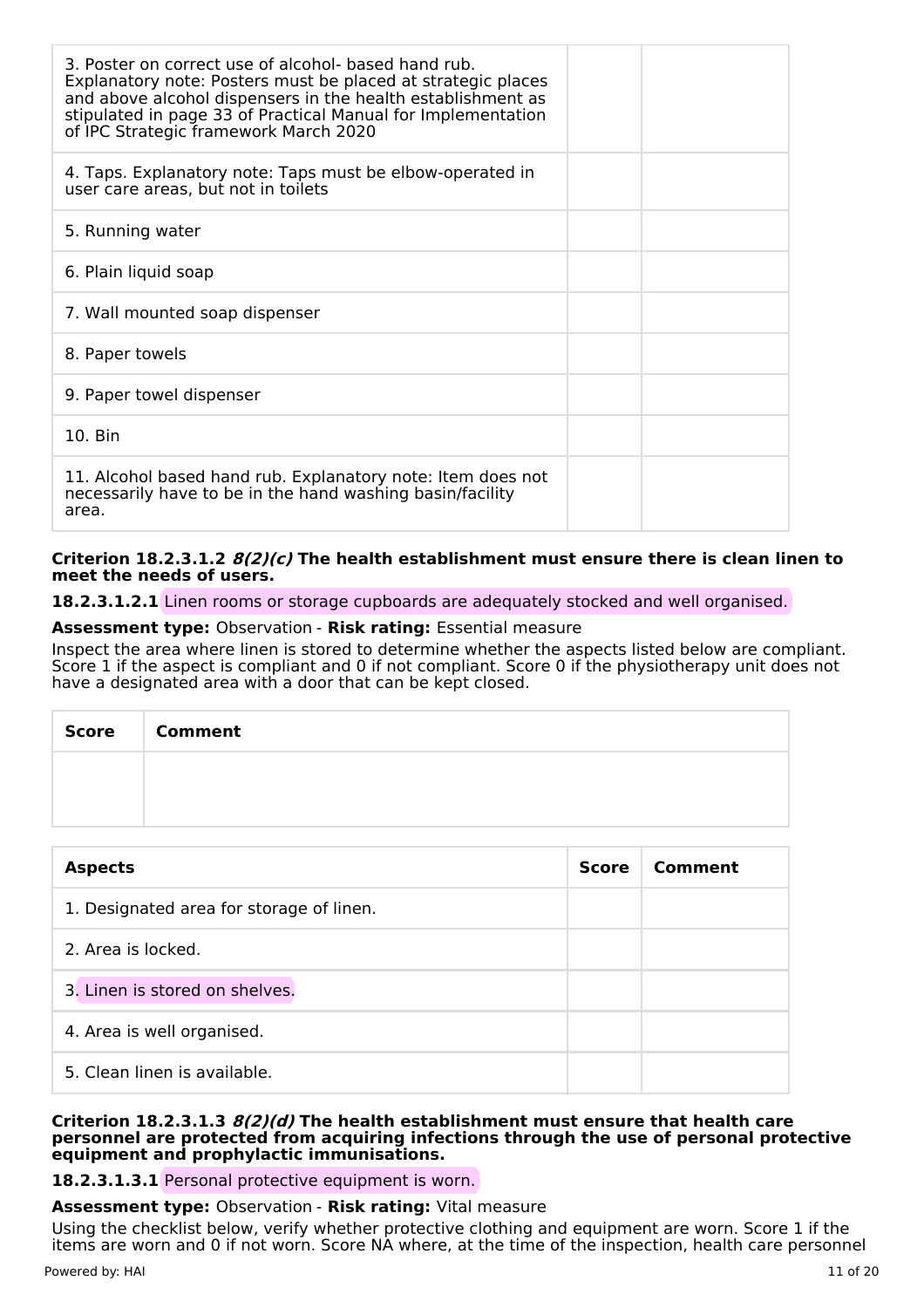| <b>Score</b> | <b>Comment</b> |
|--------------|----------------|
|              |                |
|              |                |

## Unit 1 User area: Worn

| <b>Aspects</b>                           | <b>Score</b> | Comment |
|------------------------------------------|--------------|---------|
| 1. Latex or nitrile gloves - non-sterile |              |         |
| 2. Gowns                                 |              |         |
| 3. Disposable aprons                     |              |         |
| 4. Protective face shields or goggles    |              |         |
| 5. Face masks                            |              |         |
| 6. N95 or KN95 or FFP2 respirators       |              |         |

## Unit 2 Cleaner: Worn

| <b>Aspects</b>                           | <b>Score</b> | Comment |
|------------------------------------------|--------------|---------|
| 1. Latex or nitrile gloves - non-sterile |              |         |
| 2. Domestic gloves                       |              |         |
| 3. Disposable gowns or aprons            |              |         |
| 4. Protective face shields or goggles    |              |         |
| 5. Face masks                            |              |         |
| 6. N95 or KN95 or FFP2 respirators       |              |         |

# **Sub Domain 18.2.4 9** Waste management

**Standard 18.2.4.1 9(1)** The health establishment must ensure that waste is handled, stored, and disposed of safely in accordance with the law.

## **Criterion 18.2.4.1.1 9(2)(a) The health establishment must have appropriate waste containers at the point of waste generation.**

**18.2.4.1.1.1** The physiotherapy unit has appropriate containers for disposal of all types of waste.

# **Assessment type:** Observation - **Risk rating:** Vital measure

Verify whether the waste containers listed below are available. Health care risk waste containers must have the appropriate international hazard symbol and be marked as prescribed in SANS 10248-1: Management of Health Care Waste, Part 1: Management of healthcare risk waste from a health facility. Score 1 if the waste container is available and 0 if not available. Where a particular type of waste is not generated in the unit, score NA.

| $\overline{\phantom{0}}$<br><b>Score</b><br>Comment |
|-----------------------------------------------------|
|-----------------------------------------------------|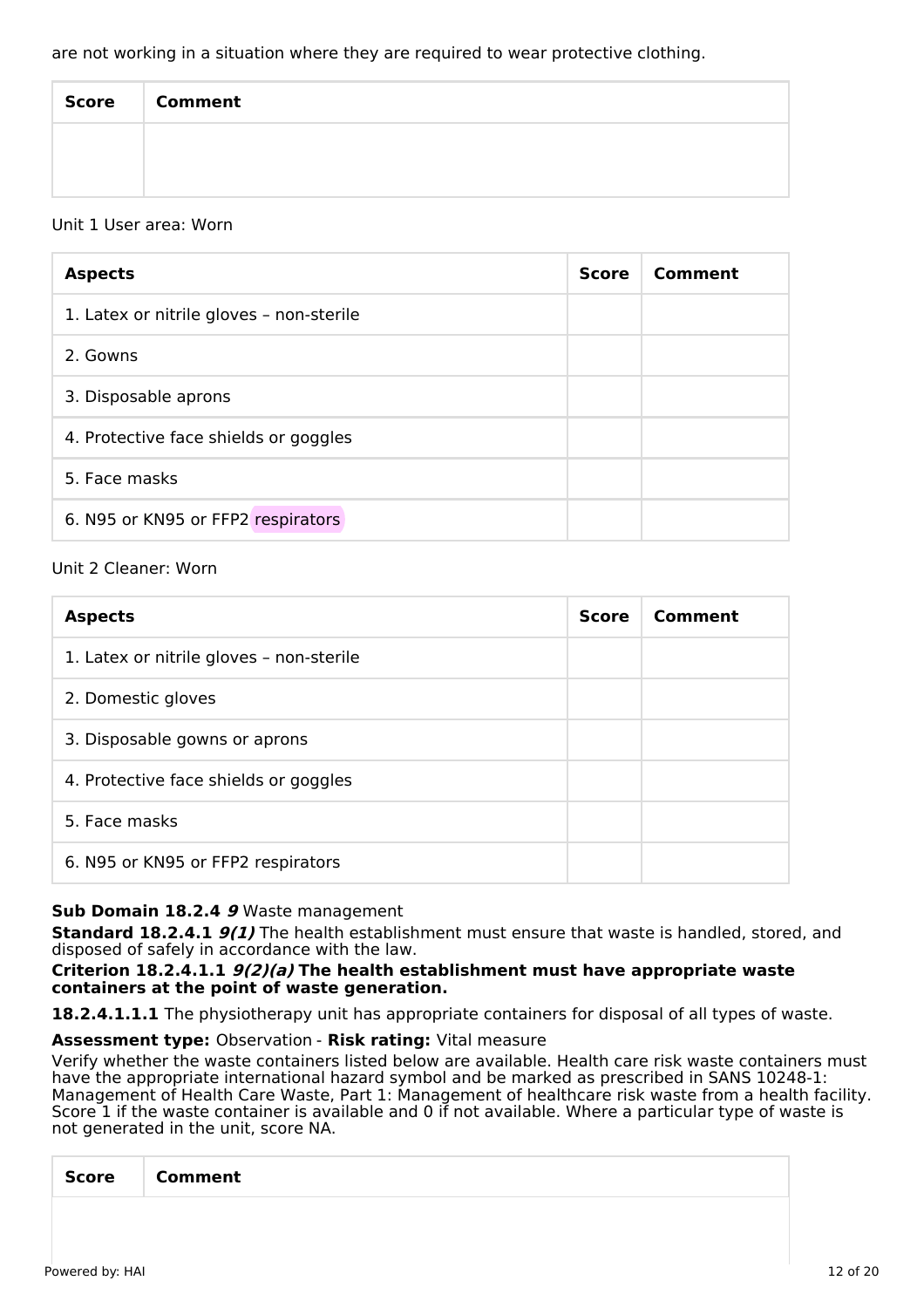| <b>Aspects</b> | Score   Comment |
|----------------|-----------------|

1. Infectious non-anatomical waste (red) 2. General waste (black, beige, white or transparent packaging can be used)

# **Sub Domain 18.2.5 21** Adverse events

**Standard 18.2.5.1 21(1)** The health establishment must have a system to monitor and report all adverse events.

#### **Criterion 18.2.5.1.1 21(2)(b) The health establishment must have systems in place to report adverse incidents to a structure in the health establishment or responsible authority that monitors these events.**

18.2.5.1.1.1 Health care personnel are aware of the procedure to report adverse events.

#### **Assessment type:** Staff interview - **Risk rating:** Essential measure

Interview three health care personnel to establish their awareness on reporting of adverse events Score 1 if they are able to explain the aspects listed below and 0 if not.

| <b>Score</b> | <b>Comment</b> |
|--------------|----------------|
|              |                |
|              |                |

#### Unit 1 Health care personnel 1

| <b>Aspects</b>                                                                                                                                                                              | Score | Comment |
|---------------------------------------------------------------------------------------------------------------------------------------------------------------------------------------------|-------|---------|
| 1. Types of adverse events that might happen in the unit<br>(give three examples)                                                                                                           |       |         |
| 2. How to report adverse events in the unit?                                                                                                                                                |       |         |
| 3. Feedback processes on reported adverse events.<br>Explanatory notes: This could include but not limited to<br>formal feedback on the progress, outcome and quality<br>improvement plans) |       |         |

#### Unit 2 Health care personnel 2

| <b>Aspects</b>                                                                                                                                                                              | <b>Score</b> | Comment |
|---------------------------------------------------------------------------------------------------------------------------------------------------------------------------------------------|--------------|---------|
| 1. Types of adverse events that might happen in the unit<br>(give three examples)                                                                                                           |              |         |
| 2. How to report adverse events in the unit?                                                                                                                                                |              |         |
| 3. Feedback processes on reported adverse events.<br>Explanatory notes: This could include but not limited to<br>formal feedback on the progress, outcome and quality<br>improvement plans) |              |         |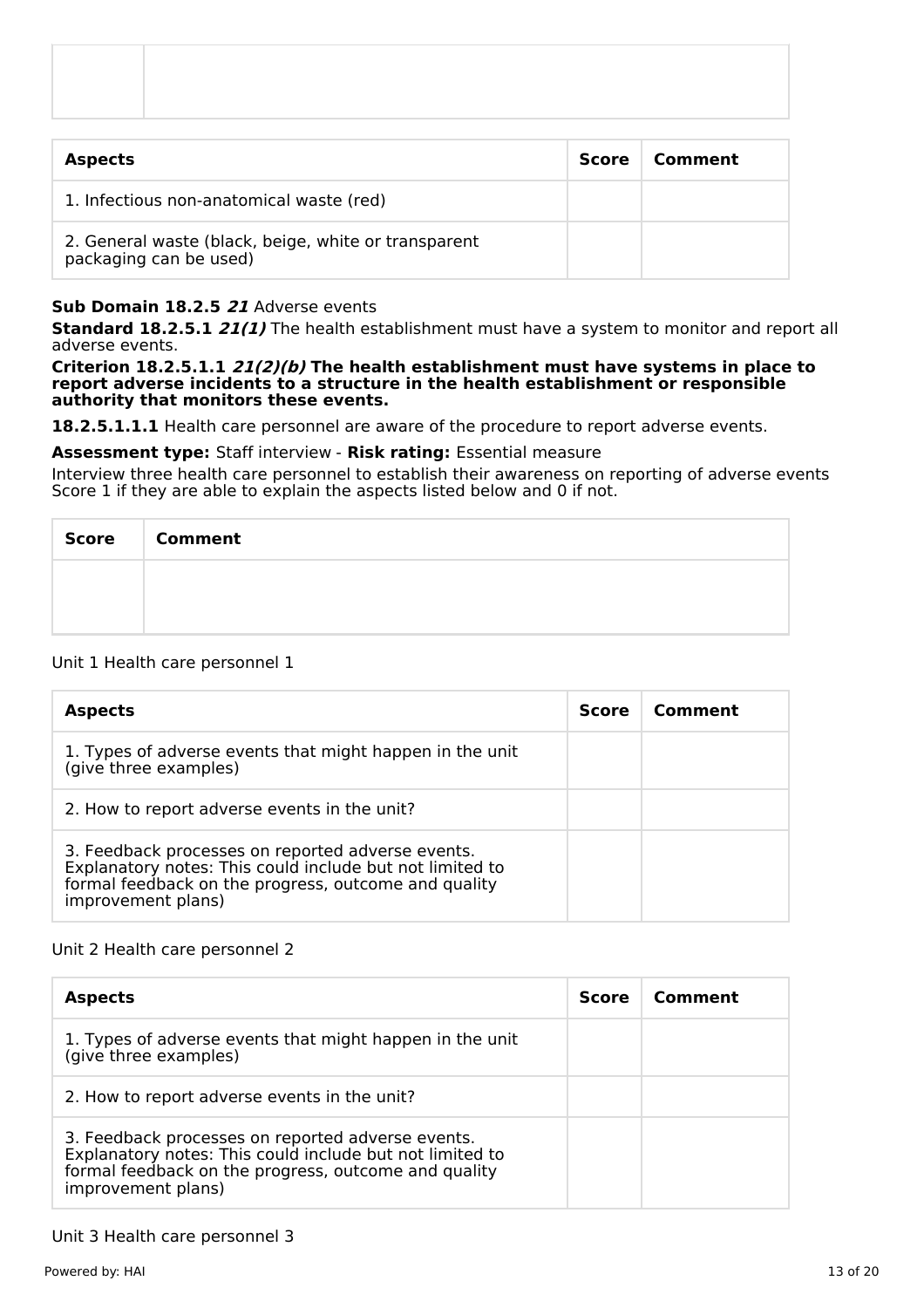| <b>Aspects</b>                                                                                                                                                                              | <b>Score</b> | Comment |
|---------------------------------------------------------------------------------------------------------------------------------------------------------------------------------------------|--------------|---------|
| 1. Types of adverse events that might happen in the unit<br>(give three examples)                                                                                                           |              |         |
| 2. How to report adverse events in the unit?                                                                                                                                                |              |         |
| 3. Feedback processes on reported adverse events.<br>Explanatory notes: This could include but not limited to<br>formal feedback on the progress, outcome and quality<br>improvement plans) |              |         |

# **Domain 18.3 CLINICAL SUPPORT SERVICES**

**Sub Domain 18.3.1 10** Medicines and medical supplies

**Standard 18.3.1.1 10(1)** The health establishment must comply with the provisions of the Pharmacy Act, 1974 and the Medicines and Related Substances Act, 1965.

#### **Criterion 18.3.1.1.1 10(2)(a) The health establishment must implement and maintain a stock control system for medicine and medical supplies.**

**18.3.1.1.1.1** The stock control system shows minimum and maximum levels and/or reorder levels for medical supplies.

## **Assessment type:** Observation - **Risk rating:** Essential measure

Each item held as stock must have documented minimum, maximum and/or reorder levels. These levels must be recorded on bin cards, or equivalent. The system may be manual or electronic. Not applicable: Never

| Score   Comment |
|-----------------|
|                 |
|                 |

# **18.3.1.1.1.2** Physical stock of medical supplies corresponds with stock control system

# **Assessment type:** Observation - **Risk rating:** Essential measure

Randomly select five items held as stock and verify whether their availability corresponds with the balance indicated on the bin cards or equivalent. The system may be manual or electronic.

| <b>Score</b> | <b>Comment</b> |
|--------------|----------------|
|              |                |
|              |                |

| <b>Aspects</b> | <b>Score</b> | Comment |
|----------------|--------------|---------|
| $1.$ Item $1$  |              |         |
| 2. Item 2      |              |         |
| 3. Item 3      |              |         |
| 4. Item 4      |              |         |
| 5. Item 5      |              |         |

## **Criterion 18.3.1.1.2 10(2)(b) The health establishment must ensure the availability of medicines and medical supplies for the delivery of services.**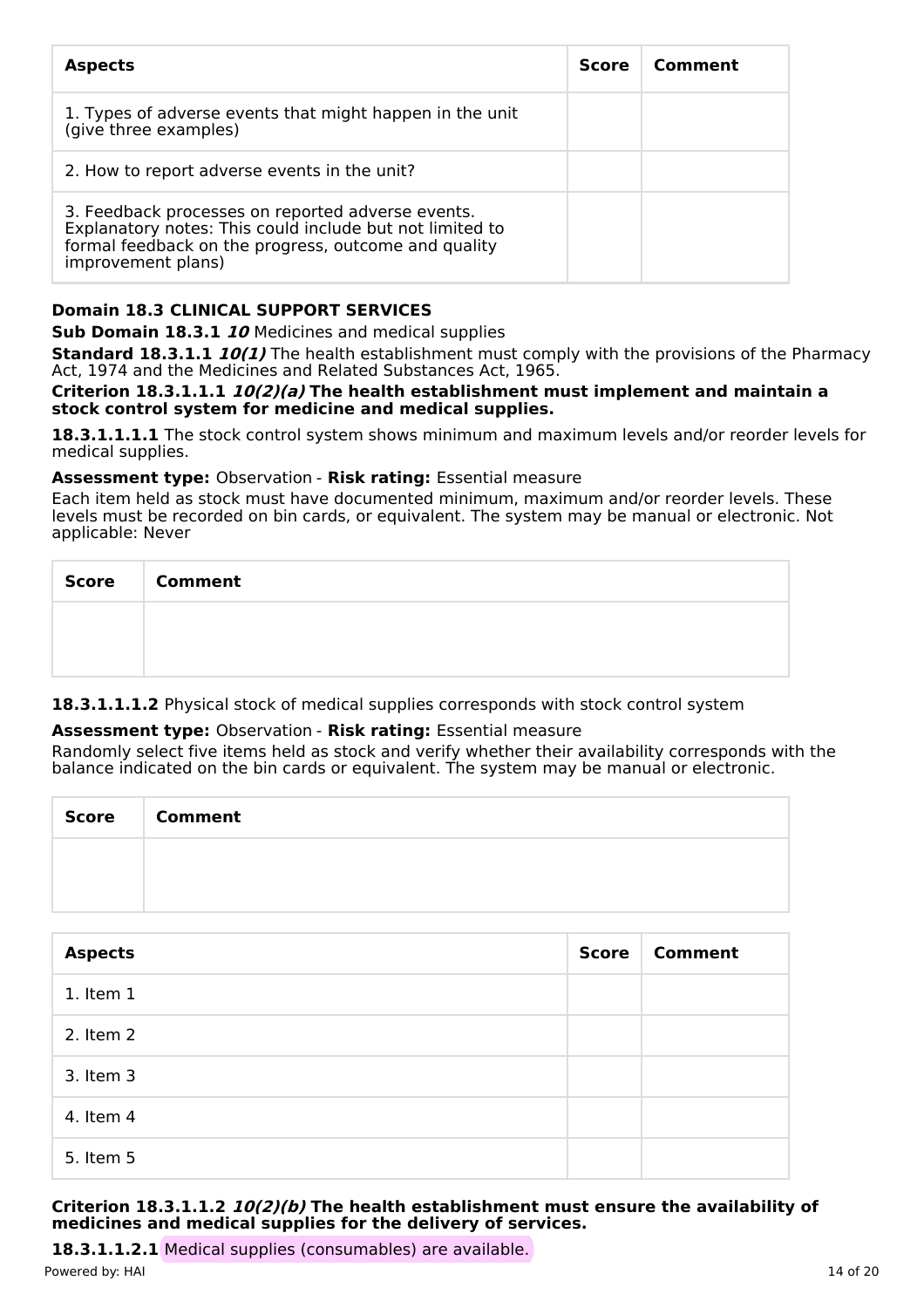# **Assessment type:** Observation - **Risk rating:** Vital measure

Verify whether the medical supplies listed below are available in the storeroom Score 1 if the item is available and not expired if applicable and 0 if the item is not available or expired.

| <b>Score</b> | <b>Comment</b> |
|--------------|----------------|
|              |                |
|              |                |

| <b>Aspects</b>                                                                                                                       | <b>Score</b> | Comment |
|--------------------------------------------------------------------------------------------------------------------------------------|--------------|---------|
| 1. Alcohol swab                                                                                                                      |              |         |
| 2. Compression or coning stump bandages                                                                                              |              |         |
| 3. Crepe bandages                                                                                                                    |              |         |
| 4. Disposable aprons or gowns                                                                                                        |              |         |
| 5. Disposable mouth pieces for peak flow meter                                                                                       |              |         |
| 6. Electrodes for interferential therapy/TENS (carbon,<br>disposable, or gel)                                                        |              |         |
| 7. Face masks                                                                                                                        |              |         |
| 8. KN95 or N95 or FFP2 or equivalent                                                                                                 |              |         |
| 9. Ferrule, rubber (2 sizes) if unit issues item to patients                                                                         |              |         |
| 10. Gloves, non-sterile in different sizes                                                                                           |              |         |
| 11. Gloves, sterile in different sizes                                                                                               |              |         |
| 12. Hand exercise equipment - at least one example<br>available (e.g. power web, theraballs, therapy putty, finger<br>elastic bands) |              |         |
| 13. Hot packs                                                                                                                        |              |         |
| 14. Hudson mask                                                                                                                      |              |         |
| 15. Access to linen savers                                                                                                           |              |         |
| 16. Lubricant for soft tissue mobilisation (e.g. arnica oil,<br>aqueous cream)                                                       |              |         |
| 17. Normal saline (ampoules)                                                                                                         |              |         |
| 18. Plaster non-allergenic (e.g. micropore)                                                                                          |              |         |
| 19. Protective face shields or goggles                                                                                               |              |         |
| 20. 62. Resistive exercise band (e.g. Theraband) in different<br>strengths                                                           |              |         |
|                                                                                                                                      |              |         |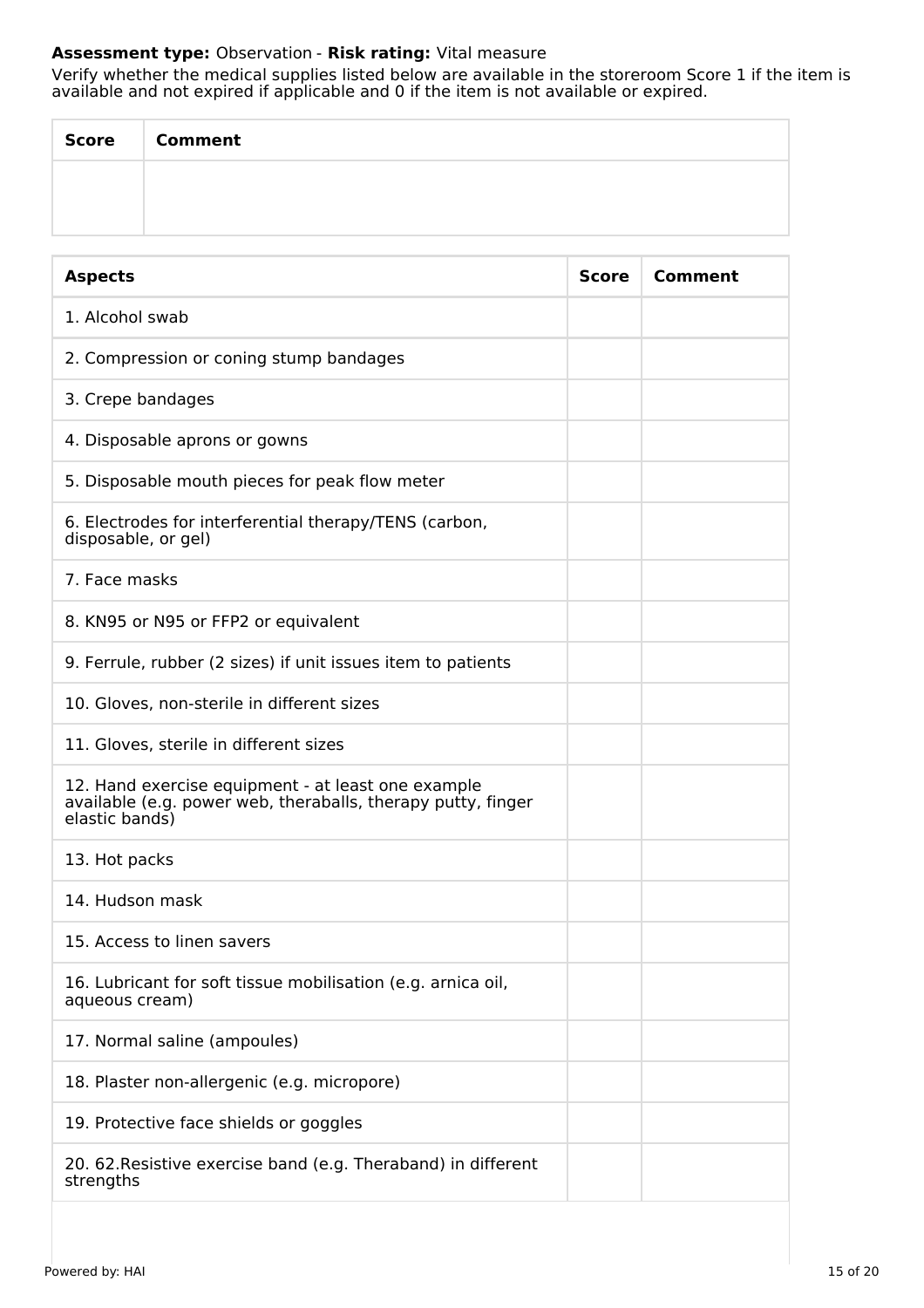| 21. Basic respiratory exercise equipment at least one<br>example available in unit (e.g. PEP bottle, incentive<br>spirometer) |  |
|-------------------------------------------------------------------------------------------------------------------------------|--|
| 22. Sterile water (ampoules)                                                                                                  |  |
| 23. Suction catheters (various sizes) applicable only if the<br>unit has a respiratory outpatient service                     |  |
| 24. Taping flexible                                                                                                           |  |
| 25. Taping rigid                                                                                                              |  |
| 26. Tubigrip/Tensogrip (different sizes)                                                                                      |  |
| 27. Ultrasound gel                                                                                                            |  |

# **Sub Domain 18.3.2 13** Medical equipment

**Standard 18.3.2.1 13(1)** Health establishments must ensure that the medical equipment is available and functional in compliance with the law.

#### **Criterion 18.3.2.1.1 13(2)(b) The health establishment must ensure that equipment is in accordance with the essential equipment list in all clinical service areas.**

**18.3.2.1.1.1** Medical equipment and materials are available in the unit.

#### **Assessment type:** Observation - **Risk rating:** Essential measure

Verify whether the unit has the equipment listed below. Score 1 if the item is available and 0 if not. NB: Mark Not applicable for equipment not used in the unit.

| Score   Comment |
|-----------------|
|                 |
|                 |

| <b>Aspects</b>                                        | <b>Score</b> | <b>Comment</b> |
|-------------------------------------------------------|--------------|----------------|
| <b>Assessment equipment</b>                           |              |                |
| 1. Goniometer                                         |              |                |
| 2. Neurological treatment plinth (Bobath plinth)      |              |                |
| 3. Patella hammer                                     |              |                |
| 4. Peakflow meter                                     |              |                |
| 5. Pulse oximeter                                     |              |                |
| 6. Stethoscope                                        |              |                |
| 7. Tape measure                                       |              |                |
| 8. Treatment plinth                                   |              |                |
| 9. Vitals monitor (BP, heart rate, oxygen saturation) |              |                |
| Mebilitus peeletiuse deulepe                          |              |                |

# **Mobility assistive devices**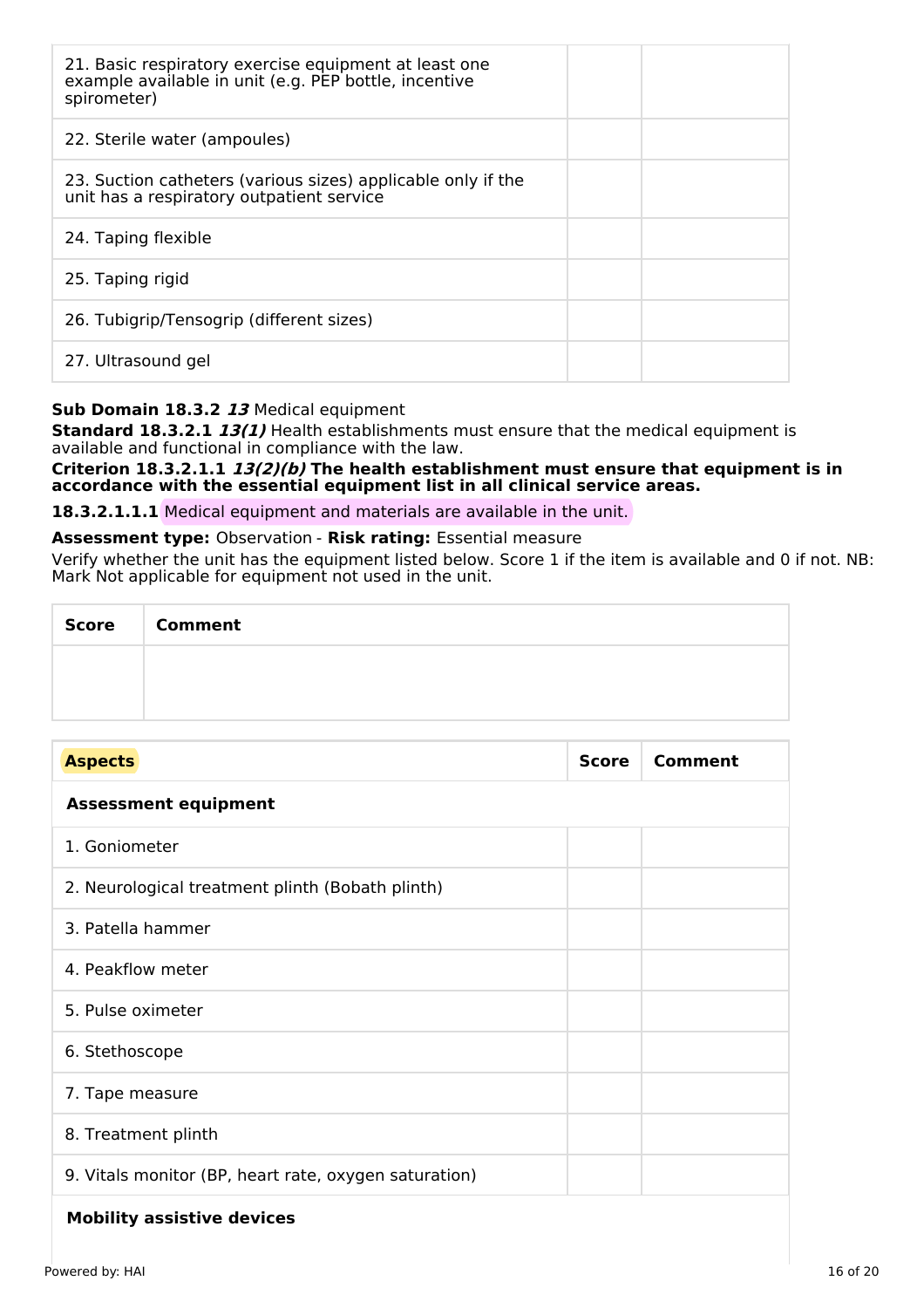| 10. Crutch, adult (e.g. elbow crutch, axillary crutch)                    |  |
|---------------------------------------------------------------------------|--|
| 11. Crutch, gutter                                                        |  |
| 12. Crutch, paediatric (e.g. elbow crutch, axillary crutch)               |  |
| 13. Standing frame, adult                                                 |  |
| 14. Standing frame, paediatric                                            |  |
| 15. Walking frame or rollator, adult                                      |  |
| 16. Walking frame or rollator, paediatric                                 |  |
| 17. Walking stick, adult                                                  |  |
| 18. Quadropod or tripod walking stick                                     |  |
| 19. Wheelchair, standard                                                  |  |
| <b>Exercise equipment</b>                                                 |  |
| 20. Ball (e.g. soccer ball, netball, volley ball)                         |  |
| 21. Ball, Physiotherapy (at least 2 sizes, e.g. 45cm & 80 cm)             |  |
| 22. Exercise bicycle                                                      |  |
| 23. Foot mat for balance or wobble board                                  |  |
| 24. Mat gym                                                               |  |
| 25. Parrallel bars (adjustable fixed or portable or a single<br>wall bar) |  |
| 26. Posture mirror                                                        |  |
| 27. Push up blocks                                                        |  |
| 28. Roller (at least 2 sizes, e.g. Bobath roller 30cm & 50cm)             |  |
| 29. Stairs, training                                                      |  |
| 30. Steps - single height or double height or stackable                   |  |
| 31. Toys, assorted for play therapy and distraction                       |  |
| 32. Transfer board                                                        |  |
| 33. Wedge (therapeutic, at least one)                                     |  |
| 34. Weights (dumbbells or ankle or wrist weights)                         |  |
| <b>Electrotherapy equipment</b>                                           |  |
| 35. Hydrocollator/hot pack heater with hot packs                          |  |
| 36. Ice machine (e.g. crushed ice or ice blocks) or ice packs             |  |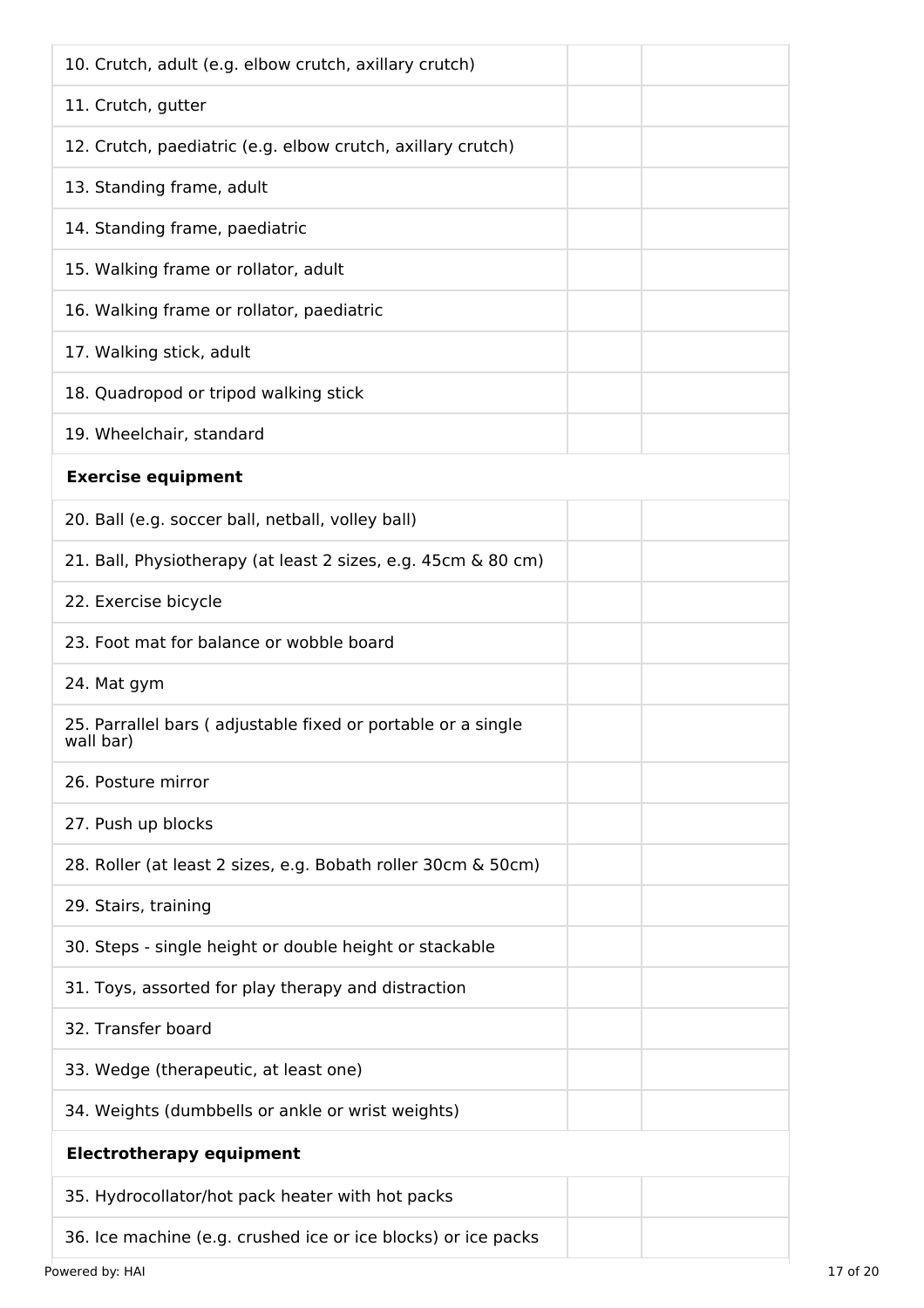| 37. Interferential unit with trolley or carry case          |  |
|-------------------------------------------------------------|--|
| 38. Massager, electronic vibrator                           |  |
| 39. Nebuliser (portable unit)                               |  |
| 40. Suction unit (portable unit)                            |  |
| 41. Transcutaneous Electrical Nerve stimulation (TENS) unit |  |
| 42. Ultrasound unit with trolley/carry case                 |  |

# **Domain 18.4 GOVERNANCE AND HUMAN RESOURCES**

**Sub Domain 18.4.1 20** Occupational health and safety

**Standard 18.4.1.1 20(1)** The health establishment must comply with the requirements of the Occupational Health and Safety Act, 1993.

# **Criterion 18.4.1.1.1 20(2)(b) Awareness of safety and security issues must be promoted**

**18.4.1.1.1.1** The emergency evacuation plan is prominently displayed.

## **Assessment type:** Observation - **Risk rating:** Essential measure

The evacuation plan must include but is not limited to route/directions to be followed during evacuation, emergency exits and assembly point(s). This must be visibly displayed. Not applicable: Never

| Score   Comment |
|-----------------|
|                 |
|                 |

18.4.1.1.1.2 The healthcare personnel are familiar with the emergency evacuation procedure.

# **Assessment type:** Staff interview - **Risk rating:** Essential measure

Instructions: Interview three health care personnel to establish whether they are able to explain the evacuation procedure as illustrated in the evacuation plan. Score 1 if they explain the procedure as illustrated in the evacuation plan and 0 if not. Where no evacuation plan is available, this measure must be scored 0.

| <b>Score</b> | <b>Comment</b> |
|--------------|----------------|
|              |                |
|              |                |

| <b>Aspects</b>            | Score | Comment |
|---------------------------|-------|---------|
| 1. Healthcare personnel 1 |       |         |
| 2. Healthcare personnel 2 |       |         |
| 3. Healthcare personnel 3 |       |         |

# **Domain 18.5 FACILITIES AND INFRASTRUCTURE**

**Sub Domain 18.5.1 14** Management of buildings and grounds

**Standard 18.5.1.1 14(1)** The health establishment and their grounds must meet the requirements of the building regulations.

**Criterion 18.5.1.1.1 14(2)(b) The health establishment must as appropriate for the type of buildings and grounds of the establishment have a maintenance plan for buildings and the grounds.**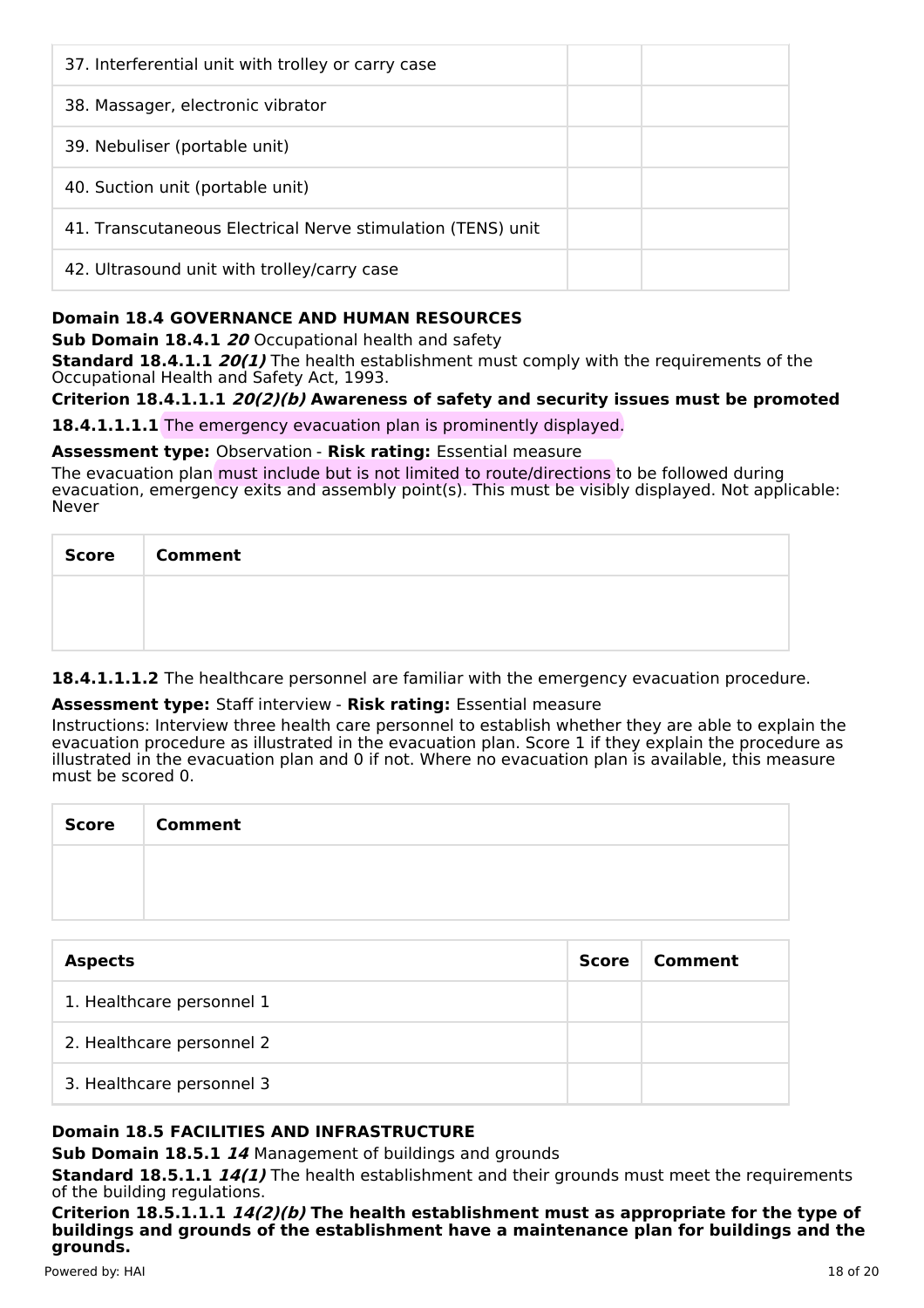#### 18.5.1.1.1.1 No obvious safety hazards are observed during the visit.

# **Assessment type:** Observation - **Risk rating:** Vital measure

Inspect the surroundings for maintenance-related safety hazards in the unit. This will include but is not limited to loose electrical wiring, collapsing ceiling collapsing ceiling or roof, collapsing doors. or any other type of safety hazards that represent a risk to the health and safety of personnel, users and visitors. Not applicable: Never

| <b>Score</b> | <b>Comment</b> |
|--------------|----------------|
|              |                |
|              |                |

**Criterion 18.5.1.1.2 14(2)(d) The health establishment must as appropriate for the type of buildings and grounds of the establishment have ventilation systems that maintain the inflow of fresh air, temperature, humidity and purity of the air within specified limits set for different service areas such as theatres, kitchen and isolation units.**

**18.5.1.1.2.1** Physiotherapy unit has natural ventilation or functional mechanical ventilation.

#### **Assessment type:** Observation - **Risk rating:** Vital measure

The national building regulations stipulate that satisfactory ventilation is only provided by forcing outdoor air into a space mechanically or passively through either ducting or apertures open to the outside, including, but not limited to, windows or ventilation grilles. Verify whether the unit has passive ventilation (windows and doors that can be opened, and ventilation grilles) or functional mechanical ventilation (i.e. a ducting system). Not applicable: Never

| Score   Comment |
|-----------------|
|                 |
|                 |

#### **Sub Domain 18.5.2 15** Engineering services

**Standard 18.5.2.1 15(1)** The health establishment must ensure that engineering services are in place.

#### **Criterion 18.5.2.1.1 15(2) The health establishment must have 24-hour electrical power, lighting, medical gas, water supply and sewerage disposal system.**

**18.5.2.1.1.1** The unit has functional system to supply piped oxygen.

#### **Assessment type:** Observation - **Risk rating:** Non negotiable measure

This is to ensure that users have access to oxygen when required in an emergency. Verify whether piped oxygen is available and functional in the physiotherapy unit. Not applicable: Where portable oxygen cylinder is utilised.

| <b>Score</b> | <b>Comment</b> |
|--------------|----------------|
|              |                |
|              |                |

**18.5.2.1.1.2** An oxygen cylinder with pressure gauge is available.

#### **Assessment type:** Observation - **Risk rating:** Vital measure

This is to ensure that users have access to portable oxygen when required. An oxygen cylinder fitted with regulator indicating cylinder pressure and adjustable flowrate must be available. Not applicable: Never

| <b>Score</b> | <b>Comment</b> |
|--------------|----------------|
|              |                |